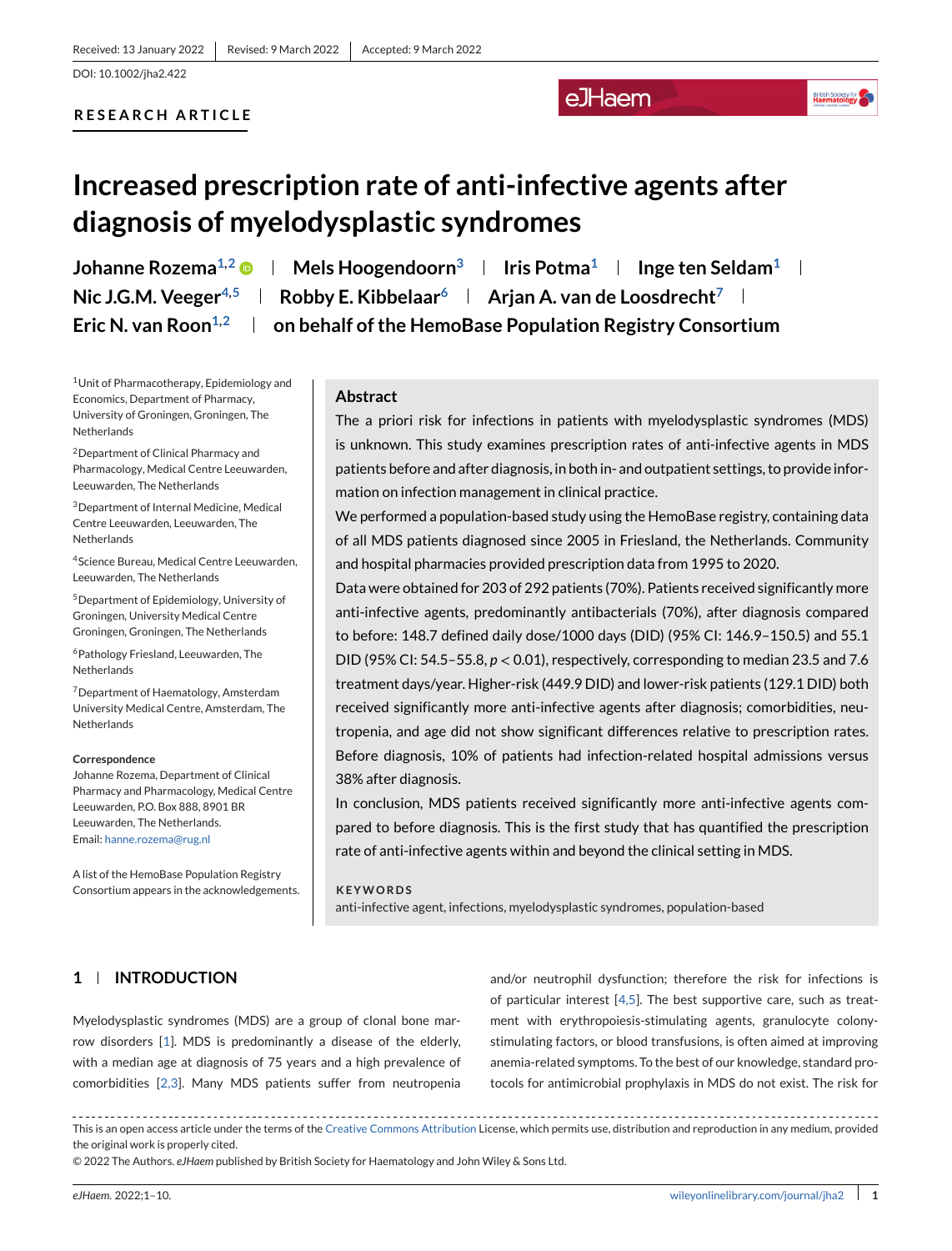infections is high, with infectious complications present in 15%–40% of patients in the studied populations  $[5-8]$ . Moreover, infections are associated with increased mortality and account for the death of 20%– 38% of MDS patients [\[8–10\]](#page-7-0). In addition, infections have a negative impact on quality of life and health care costs [\[10\]](#page-7-0).

Current estimates of infection rates are based on results from clinical trials or retrospective analyses that only reviewed hospital records [\[5–8,11,12\]](#page-7-0). Most studies that analyzed infectious complications focused on specific subgroups of the MDS population, such as specific treatment (e.g. hypomethylating agents [HMA] or a hematopoietic stem cell transplantation [HSCT]), or type of infection (e.g., invasive fungal infections)  $[13-17]$ . These studies have shown that certain MDS patients have a higher risk for infection; however, the prescription rate of anti-infective agents in different MDS risk groups has not been investigated. Consequently, detailed information about the risk for infections translating into the prescription of anti-infective agents for MDS in clinical practice is lacking. Furthermore, infections and prescriptions for anti-infective agents in first-line care have not been considered.

In contrast to the inpatient setting, outpatient care generally involves empirical treatment, as bacterial cultures are rarely available. One method of studying infections in an outpatient setting is to investigate the prescription of anti-infective agents. This approach is particularly useful in examining the burden of possible infections [\[18,19\]](#page-8-0). The HemoBase registry offers the means to assess the prescription of anti-infective agents in MDS patients in Friesland, a province in the Netherlands with  $\pm$ 650,000 inhabitants. This registry includes all hemato-oncological patients diagnosed since 2005 and provides population-based data on diagnosis, treatment, and the day-to-day practice of MDS patients [\[2,20\]](#page-7-0). Combined with first-line care data, it offers a unique view on how these patients are treated.

This study investigates the prescription rate of anti-infective agents in MDS patients (lower- and higher-risk MDS) in an outpatient and inpatient setting; it assesses the prescription of anti-infective agents over time before and after diagnosis of MDS and differences in prescription rates according to MDS risk groups, comorbidities, neutropenia, and age.

## **2 METHODS**

A retrospective, population-based study was performed using the HemoBase registry [\[2,20,21\]](#page-7-0). The local Medical Ethics Committee confirmed the execution of the study without the need for ethical review. All living patients provided informed consent in accordance with the Helsinki Declaration (2013 revision) and Dutch regulations.

All persons newly diagnosed with MDS between January 1, 2005 and December 31, 2017 were included in the study and followed through December 31, 2020 (also see Supplementary Data) [\[2\]](#page-7-0). Community pharmacies and (dispensing) general practitioners (GPs) provided information about the prescription of anti-infective agents

from 10 years before MDS diagnosis (i.e., from 1995 onwards, when available) to the end of follow-up. The information systems of community pharmacies contain detailed, up-to-date information on prescribed, and over-the-counter medication, which guaranteed a complete overview of the prescriptions for anti-infective agents without potential recall bias. Dutch pharmacies are by law obliged to keep records of all patient data for at least 20 years [\[22\]](#page-8-0). Many records date back even further, yielding rich data on prescriptions for anti-infective agents (see Supplementary Data) [\[19\]](#page-8-0). In addition, The Netherlands has a strict policy for prescribing anti-infective agents, and the use of these agents is much lower compared to other countries [\[23,24\]](#page-8-0). Therefore, pharmacy records provide a valid estimate of the use of anti-infective agents in MDS patients [\[19,23\]](#page-8-0). These outpatient data were combined with HemoBase registry data containing information about hospital admissions, and inpatient prescriptions of anti-infective agents from the time of diagnosis onwards and enriched with data on hospital admissions and inpatient prescriptions of anti-infective agents before MDS diagnosis.

The prescription rate of anti-infective agents was presented as prescriptions/year, days of treatment (DOT)/year, defined daily dose (DDD) per 1000 inhabitant days (DID) for total prescriptions and outpatient prescriptions, and DDD per 100 hospital days for inpatient prescriptions according to the anatomical therapeutic chemical classification (ATC)/DDD index of the World Health Organization [\[25\]](#page-8-0). An infection-related hospital admission was defined as hospitalization due to infection or hospitalization during which an infectious complication occurred, based on documentation in hospital records. Prescriptions for anti-infective agents were categorized as prophylaxis or active treatment according to the prescription information about dosage, treatment duration, and indication. Transplant recipients were censored from the date of transplantation.

Patients served as their own control; we compared the prescription rate of anti-infective agents in patients with MDS to their prescription rate before diagnosis, with a maximum of 10 years prior to diagnosis. Complete case analysis was performed for DID calculations (i.e., only patients with data before and after diagnosis were considered). In- and outpatient data were combined and calculated with the total outpatient follow-up before and after diagnosis to calculate the total DID. Descriptive statistics were used to describe patient characteristics. Day-to-day use of anti-infective agents in all patients before versus after MDS diagnosis was graphically depicted. In this analysis, each day of follow-up was assessed for the prescription of anti-infective agents. More than one prescription of an anti-infective agent on the same day in an individual patient was counted as a single prescription. Univariate analyses were performed to assess differences in the delta of prescription rates for anti-infective agents before diagnosis compared to after diagnosis in patients according to different baseline parameters: IPSS-R, CCI score, absolute neutrophil count (ANC), and age. In these Kruskal–Wallis tests, there was no a priori ranking of groups. Patients with a follow-up <6 months were excluded from this analysis. Statistical analyses were performed using IBM SPSS version 24 and SAS version 9.4.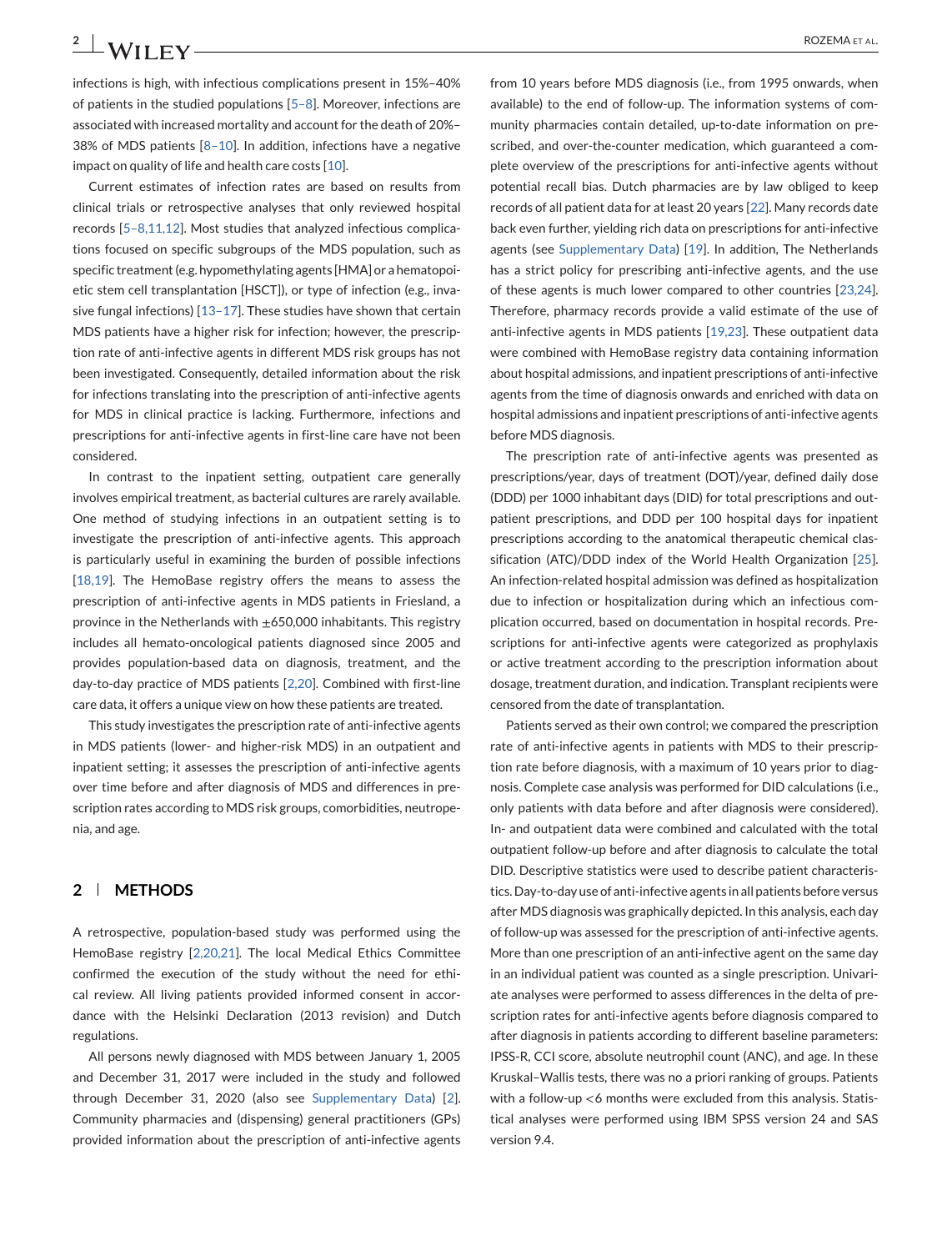#### **TABLE 1** Patient characteristics

|                               | Included patients Missing patients<br>N(%) | $N(\%)$                                    | p-Value |
|-------------------------------|--------------------------------------------|--------------------------------------------|---------|
| Total                         | 203 (100)                                  | 89 (100)                                   |         |
| Male                          | 141 (69.5)                                 | 62(69.7)                                   | 0.97    |
| Age (median [range])          |                                            | 75.7 y (30.1-92.0) 73.3 y (18.2-88.8) 0.12 |         |
| MDS subtype                   |                                            |                                            | 0.12    |
| <b>SLD</b>                    | 31(15.3)                                   | 11(12.4)                                   |         |
| <b>MLD</b>                    | 32(15.8)                                   | 9(10.1)                                    |         |
| RS-SLD                        | 35(17.2)                                   | 10(11.2)                                   |         |
| RS-MLD                        | 20(9.9)                                    | 10(11.2)                                   |         |
| Del <sub>5q</sub>             | 6(3.0)                                     | O(0)                                       |         |
| $EB-1$                        | 37 (18.2)                                  | 17(19.1)                                   |         |
| $EB-2$                        | 20(9.9)                                    | 19(21.3)                                   |         |
| U                             | 4(2.0)                                     | 2(2.2)                                     |         |
| n.o.s.                        | 18 (8.9)                                   | 11(12.4)                                   |         |
| <b>IPSS-R</b>                 |                                            |                                            | 0.15    |
| Low risk                      | 113 (55.7)                                 | 37 (41.6)                                  |         |
| Very low                      | 16(7.9)                                    | 3(3.4)                                     |         |
| Low                           | 68 (33.5)                                  | 20 (22.5)                                  |         |
| Intermediate                  | 29 (14.3)                                  | 14 (15.7)                                  |         |
| High risk                     | 24 (11.8)                                  | 15 (16.9)                                  |         |
| High                          | 15 (7.4)                                   | 7(7.9)                                     |         |
| Very high                     | 9(4.4)                                     | 8(9.0)                                     |         |
| Unknown                       | 66 (32.5)                                  | 37 (41.6)                                  |         |
| Neutropenia $(x10^9/L)^a$     |                                            |                                            | 0.17    |
| < 0.5                         | 16(7.9)                                    | 12 (13.5)                                  |         |
| $0.5 - 1.0$                   | 26(12.8)                                   | 14(15.7)                                   |         |
| $1.1 - 1.8$                   | 44(21.7)                                   | 10(11.2)                                   |         |
| >1.8                          | 107(52.7)                                  | 47 (52.8)                                  |         |
| Missing                       | 10(4.9)                                    | 6(6.7)                                     |         |
| CCI score                     |                                            |                                            | 0.69    |
| 0                             | 63 (31.0)                                  | 28 (31.4)                                  |         |
| 1                             | 39 (19.2)                                  | 21 (23.6)                                  |         |
| $2 - 3$                       | 50 (24.6)                                  | 22 (24.7)                                  |         |
| ≥4                            | 48 (23.6)                                  | 16 (18.0)                                  |         |
| Unknown                       | 3(1.5)                                     | 2(2.2)                                     |         |
| Transplant                    | 14(6.9)                                    |                                            |         |
| Treatment <sup>b</sup>        |                                            |                                            |         |
| Hypomethylating<br>agents     | 35 (17.2)                                  |                                            |         |
| Lenalidomide                  | 7(3.4)                                     |                                            |         |
| Chemotherapy                  | 23 (11.3)                                  |                                            |         |
| Follow-up (median<br>[range]) |                                            |                                            |         |
| Before diagnosis              | $10.0$ y (0.1-10.0)                        |                                            |         |

(Continues)

#### **TABLE 1** (Continued)

|                 | Included patients Missing patients<br>$N(\%)$ | $N(\%)$ | <i>p</i> -Value |
|-----------------|-----------------------------------------------|---------|-----------------|
| After diagnosis | $1.9y(0.1-10.7)$                              |         |                 |

*Note*: Values are presented as numbers (percentage), unless stated otherwise.

Abbreviations: CCI, Charlson comorbidity index; EB, excess blasts; IPSS-R, revised international prognostic scoring system; MDS, myelodysplastic syndromes; MLD, multilineage dysplasia; n.o.s., not otherwise specified; RS-MLD, ring sideroblasts and multilineage dysplasia; RS-SLD, ring sideroblasts and single lineage dysplasia; SLD, single lineage dysplasia; U, unclassifiable; y, years.

aNeutropenia was more often seen in higher-risk MDS patients: 56.5% of higher-risk patients had ANC <1.8 compared to 37.6% of lower-risk patients (*p* <sup>=</sup> 0.080).

 $b$ A patient can have  $\geq$ 1 treatment.

## **3 RESULTS**

A total of 292 MDS patients were identified, and their pharmacists and (dispensing) GPs were asked to provide information. We received the data on prescribed anti-infective agents for 203 patients (70%), which comprised 3868 outpatient and 466 inpatient prescriptions for anti-infective agents. For the remaining 89 patients (30%), data were present but not made available by the GP and/or pharmacist for our study. The patient characteristics are listed in Table 1. There were no significant differences in age, gender, MDS characteristics, and comorbidity between included and missing patients. Fourteen patients were censored for transplantation (Table 1), five patients had unknown transplantation status and were therefore censored from date of diagnosis.

The percentage of patients who received anti-infective agents was relatively stable over the follow-up period before MDS diagnosis was established, increased at the time of diagnosis, and remained at a stable level through the end of follow-up (Figure [1\)](#page-3-0). Patients received 55.1 DID (95% CI: 54.5–55.8) before diagnosis and 148.7 DID (95% CI: 146.9–150.5) after diagnosis (outpatient and inpatient data combined,  $p < 0.01$ ).

Patients received significantly more outpatient prescriptions/year after diagnosis (median 2.4; 95% CI: 2.1–3.0) compared to before diagnosis (median 0.8; 95% CI: 0.7–1.0; *p* <sup>&</sup>lt; 0.01). The DOT/year significantly increased from a median of 7.6 (95% CI: 5.3–10.1) DOT/year before diagnosis to 23.5 (95% CI: 15.9–30.7) after diagnosis (*p* <sup>&</sup>lt; 0.01). Patients received 53.8 DID (95% CI: 53.2–54.5) before diagnosis and 135.9 DID (95% CI: 134.2–137.7) after diagnosis (relative risk: 2.5, 95% CI: 2.5–2.6; *p* <sup>&</sup>lt; 0.01). Antibacterial agents for systemic use (ATCgroup J01) were predominantly prescribed (Figure [2A\)](#page-3-0). Overall, 17% and 35% of prescriptions concerned prophylactic use before and after diagnosis, respectively, including prophylaxis for treatment with HMA or chemotherapy. Prophylactic prescription predominantly involved treatment for recurring infections following an initial infection.

A total of 466 inpatient prescriptions for anti-infective agents were used during 226 hospital admissions. There were 72 infection-related hospital admissions before diagnosis and 154 after diagnosis. Before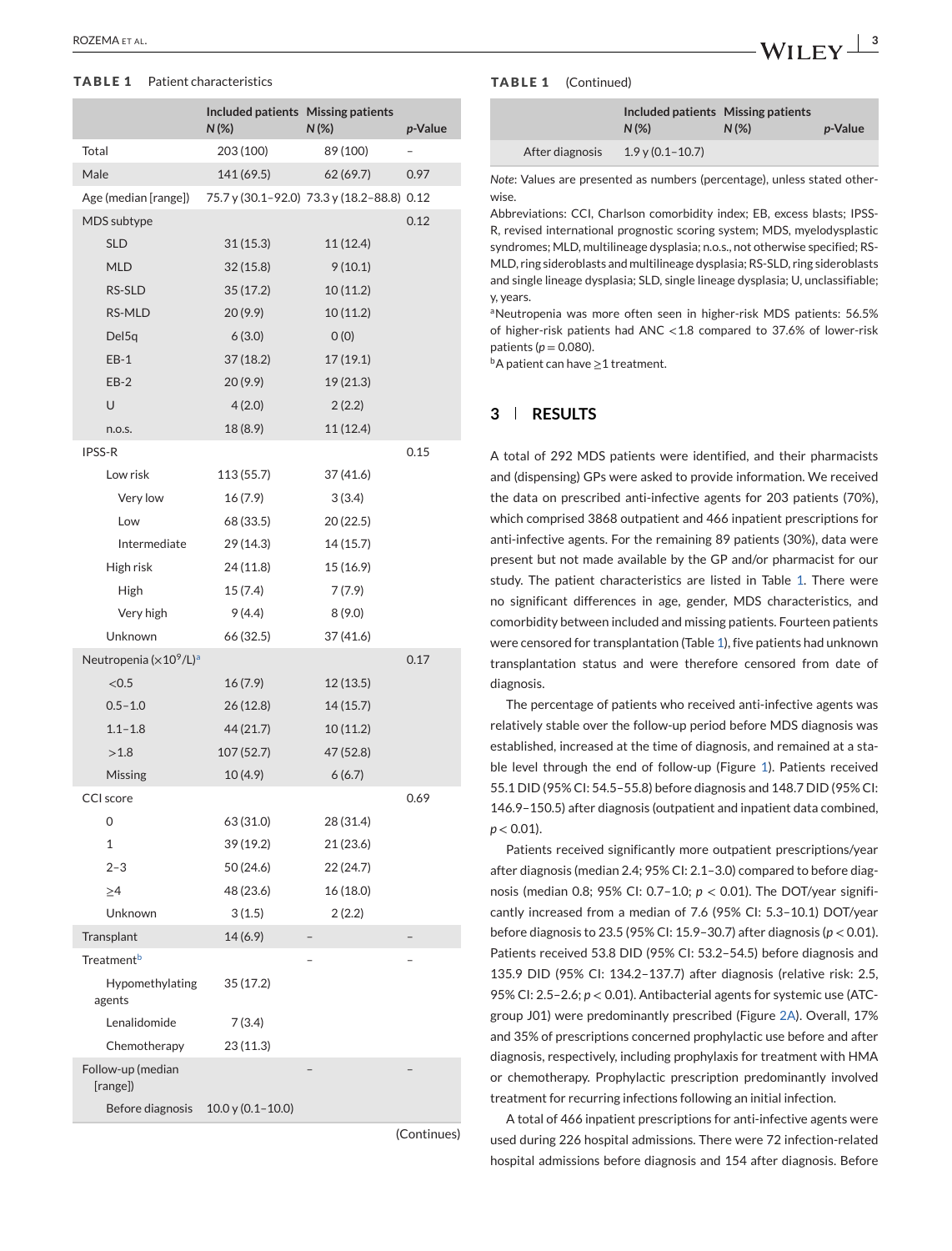

<span id="page-3-0"></span>

**FIGURE 1** Average daily use per month of anti-infective agents in myelodysplastic syndrome (MDS) patients over time. The left y-axis represents the percentage of patients who receive anti-infective treatment. The right y-axis and grey line represent the number of patients in the  $database$ . Time = 0 is the moment of diagnosis.



**FIGURE 2** Prescription rate of anti-infective agents in myelodysplastic syndrome (MDS) patients before and after diagnosis. (A) DID and types of anti-infective agents in an outpatient setting. (B) DDD/100 patient days and types of anti-infective agents in an inpatient setting. DDD, defined daily dose; DID, defined daily dose per 1000 inhabitant days. D, dermatologicals; J05, antivirals for systemic use; J04, antimycobacterials for systemic use; J02, antimycotics for systemic use; J01, antibacterials for systemic use; S, sensory organs; A07, alimentary tract and metabolism.

diagnosis, 20 patients (10%) had an infection-related hospital admission during a median follow-up of 10 years compared to 77 patients (38%) after diagnosis during a median follow-up of 1.9 years. Twelve of these patients had an infection-related hospital admission before and after diagnosis of MDS. Patients received 141.8 DDD/100 hospital days (95% CI: 132.6–151.6) before diagnosis compared to 151.6 DDD/100 hospital days (95% CI: 145.6–157.8) after diagnosis (relative risk: 1.1, 95% CI: 1.0-1.2;  $p = 0.09$ ), indicating no differences in antiinfective treatment once admitted to hospital. Patients mostly received antibacterial agents for systemic use (ATC-group J01, Figure 2B). Following diagnosis, prophylactic anti-infective agents during hospital admission (8% of prescriptions) were prescribed because of neutropenia or prophylactically after initial infection.

Univariate analyses were performed to assess differences in the delta of prescription rates for anti-infective agents before diagnosis compared to after diagnosis among patients with differing IPSS-R risk groups, CCI scores, ANCs, and ages. There was a statistically significant difference among IPSS-R scores: higher-risk MDS patients showed an

increase of 5.95 weeks of treatment/year after diagnosis compared to before diagnosis versus 1.45 and 1.20 weeks/year for lower-risk MDS patients and patients with an unknown IPSS-R score, respectively (*p* <sup>=</sup> 0.029). Patients with a CCI score of 0–1 showed an increase of 1.1 weeks/year after diagnosis versus 2.7 weeks/year for those with a CCI score  $\geq$  2 ( $p = 0.12$ ), and patients with an ANC  $\leq$  1 showed an increase of 2.8 weeks/year after diagnosis versus 1.2 weeks/year for those with an ANC  $> 1$  ( $p = 0.12$ ). Patients across the quartiles for age showed an increase of 1.4 weeks/year after diagnosis for Q1 (30–68 years), 3.3 for Q2 (68–75 years), 1.0 for Q3 (75–81 years), and 1.6 for Q4 (81–92 years) ( $p = 0.25$ ). The DID, prescriptions/year, DOT/year, and hospital admissions for each subgroup are presented in Table [2.](#page-4-0)

Both the lower- and higher-risk MDS groups showed a relatively stable percentage of patients that received anti-infective agents before diagnosis, which increased at the time of diagnosis until the end of follow-up for both groups (Figure [3\)](#page-5-0). Patients with higherrisk MDS had a median of 3.9 prescriptions/year (95% CI: 2.1–7.0) compared to 2.1 prescriptions/year (95% CI: 1.3–2.9) for lower-risk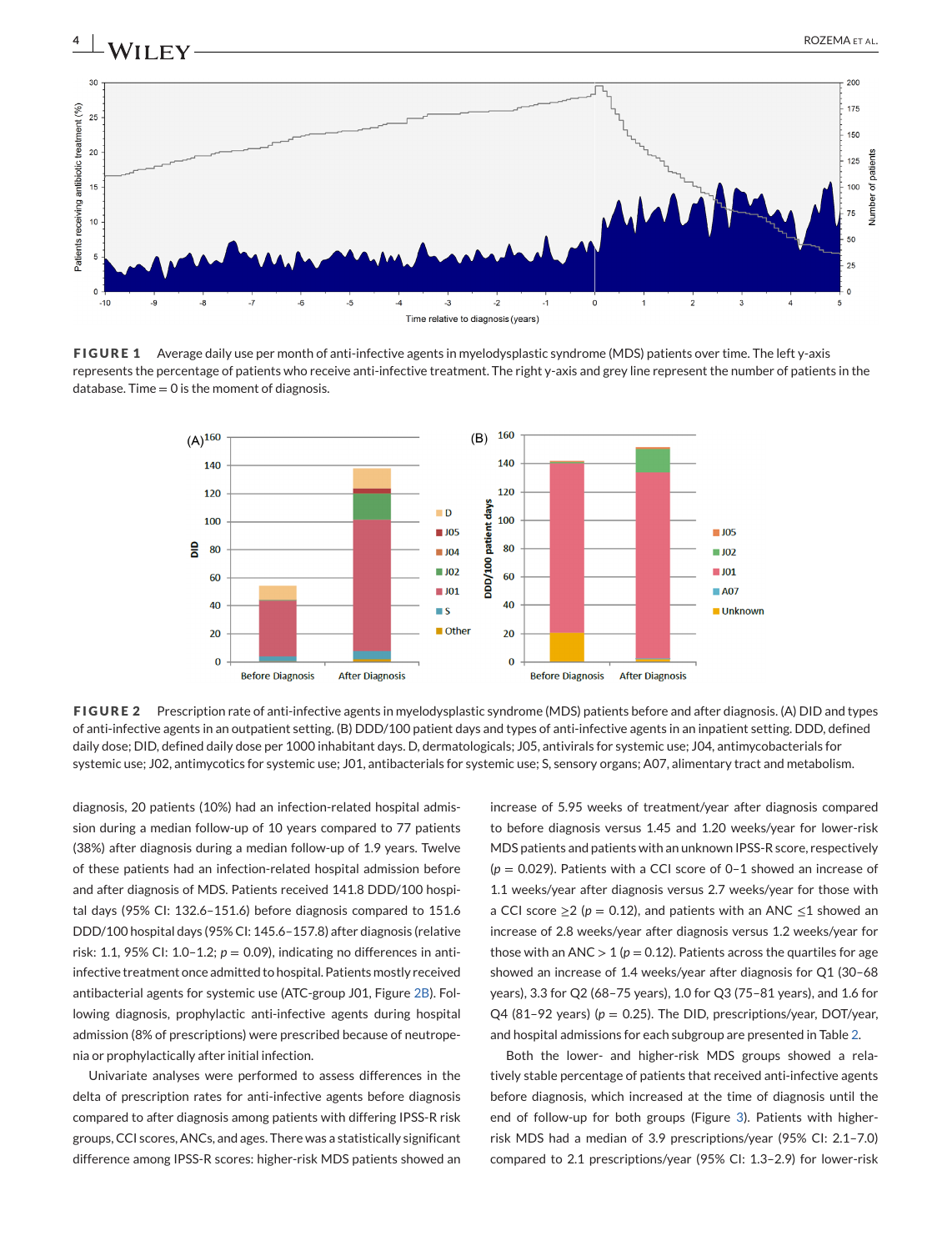<span id="page-4-0"></span>

|                                                                        |            |                       |                                                                                                                                                                                                          | Outpatient setting                        |                  |                            |                     | Inpatient setting         |           |
|------------------------------------------------------------------------|------------|-----------------------|----------------------------------------------------------------------------------------------------------------------------------------------------------------------------------------------------------|-------------------------------------------|------------------|----------------------------|---------------------|---------------------------|-----------|
|                                                                        |            | DID (Median [95% CI]) |                                                                                                                                                                                                          | Prescriptions/year (Median<br>$[95%$ CI]) |                  | DOT/year (Median [95% CI]) |                     | Hospital admissions n (%) |           |
|                                                                        | N(%)       | Before MDS            | After MDS                                                                                                                                                                                                | Before MDS                                | After MDS        | Before MDS                 | After MDS           | Before MDS                | After MDS |
| Total                                                                  | 203        | 53.8 (53.2-54.5)      | $.9(134.2 - 137.7)$<br>135.                                                                                                                                                                              | $0.8(0.7 - 1.0)$                          | $2.4(2.1 - 3.0)$ | $7.6(5.3 - 10.1)$          | 23.5 (15.9-30.7)    | 20(9.9)                   | 77 (37.9) |
| IPSS-Rrisk group                                                       |            |                       |                                                                                                                                                                                                          |                                           |                  |                            |                     |                           |           |
| Low risk                                                               | 113(55.7)  | 64.8 (63.9-65.7)      | $129.1(127.2 - 131.2)$                                                                                                                                                                                   | $0.7(0.6 - 1.0)$                          | $2.1(1.3-2.9)$   | $5.4(3.8 - 8.1)$           | $15.5(12.0 - 30.1)$ | 5(4.4)                    | 42 (37.2) |
| High risk                                                              | 24(11.8)   | $35.7(34.2 - 37.1)$   | $.9(434.6 - 465.7)$<br>449.                                                                                                                                                                              | $0.4(0.2 - 0.8)$                          | $3.9(2.1 - 7.0)$ | $3.3(2.0 - 9.3)$           | $36.5(18.2 - 95.3)$ | 4(16.7)                   | 13 (54.2) |
| Unknown                                                                | 66 (32.5)  | 42.0 (41.0-43.0)      | $6(98.6 - 104.7)$<br>101.                                                                                                                                                                                | $1.0(0.8 - 1.4)$                          | $2.8(2.3 - 5.1)$ | $12.5(9.5 - 14.5)$         | 24.7 (16.8-37.5)    | 11(16.7)                  | 22(33.3)  |
| Age <sup>a</sup>                                                       |            |                       |                                                                                                                                                                                                          |                                           |                  |                            |                     |                           |           |
| $\leq$ 75 years                                                        | 104(51.2)  | $33.6(32.9 - 34.3)$   | $.3(137.0 - 141.6)$<br>139.                                                                                                                                                                              | $0.7(0.5 - 0.8)$                          | $2.2(1.6 - 3.6)$ | $5.5(3.8 - 7.7)$           | $22.3(13.4 - 32.9)$ | 11(10.6)                  | 40 (38.5) |
| >75 years                                                              | 99 (48.8)  | 74.8 (73.8-75.9)      | $.3(128.7 - 133.9)$<br>131                                                                                                                                                                               | $1.0(0.8 - 1.4)$                          | $2.5(2.1 - 3.2)$ | $10.5(6.6 - 13.5)$         | $23.5(16.8 - 34.8)$ | 9(9.1)                    | 37(37.4)  |
| CCI score                                                              |            |                       |                                                                                                                                                                                                          |                                           |                  |                            |                     |                           |           |
| $C-1$                                                                  | 102(50.2)  | 63.9 (62.8-64.9)      | 130.6 (128.4-132.9)                                                                                                                                                                                      | $0.7(0.5 - 1.0)$                          | $2.1(1.4 - 2.9)$ | $5.7(4.2 - 9.3)$           | $16.1(12.8 - 25.4)$ | 7(6.9)                    | 40 (39.2) |
| $\frac{2}{\sqrt{2}}$                                                   | 98 (48.3)  | 46.2 (45.4-47.0)      | 143.7 (141.0-146.4)                                                                                                                                                                                      | $0.9(0.7 - 1.2)$                          | $2.8(2.2 - 4.4)$ | $10.1(5.9 - 11.9)$         | 28.6 (18.3-41.7)    | 12(12.2)                  | 37(37.8)  |
| Neutropenia <sup>a</sup>                                               |            |                       |                                                                                                                                                                                                          |                                           |                  |                            |                     |                           |           |
| $\leq\!\!1.0\times10^{\circ}9/\mathsf{L}$                              | 42 (20.7)  | 40.0 (38.8-41.1)      | 209.7 (204.6-214.9)                                                                                                                                                                                      | $0.8(0.4 - 1.2)$                          | $3.5(1.8-6.7)$   | $5.9(2.5 - 13.8)$          | $33.0(15.5 - 56.5)$ | 5(11.9)                   | 19(45.2)  |
| $>1.0\times10.8$                                                       | 151 (74.4) | 57.1 (56.3-57.9)      | $.2(124.3 - 128.1)$<br>126.                                                                                                                                                                              | $0.8(0.7 - 1.1)$                          | $2.3(1.9 - 2.9)$ | $7.5(5.1 - 9.6)$           | $20.0(15.2 - 29.3)$ | 14(9.3)                   | 55 (36.4) |
| international prognostic scoring system.<br><sup>a</sup> At diagnosis. |            |                       | Abbreviations: CI, confidence interval; CCI, Charlson comorbidity index; DID, Defined daily dose (DDD) per 1000 inhabitant days; DOT, days of treatment; MDS, myelodysplastic syndromes; IPSS-R, revised |                                           |                  |                            |                     |                           |           |

TABLE 2 Prescriptions of anti-infective agents according to IPSS-R group **TABLE 2** Prescriptions of anti-infective agents according to IPSS-R group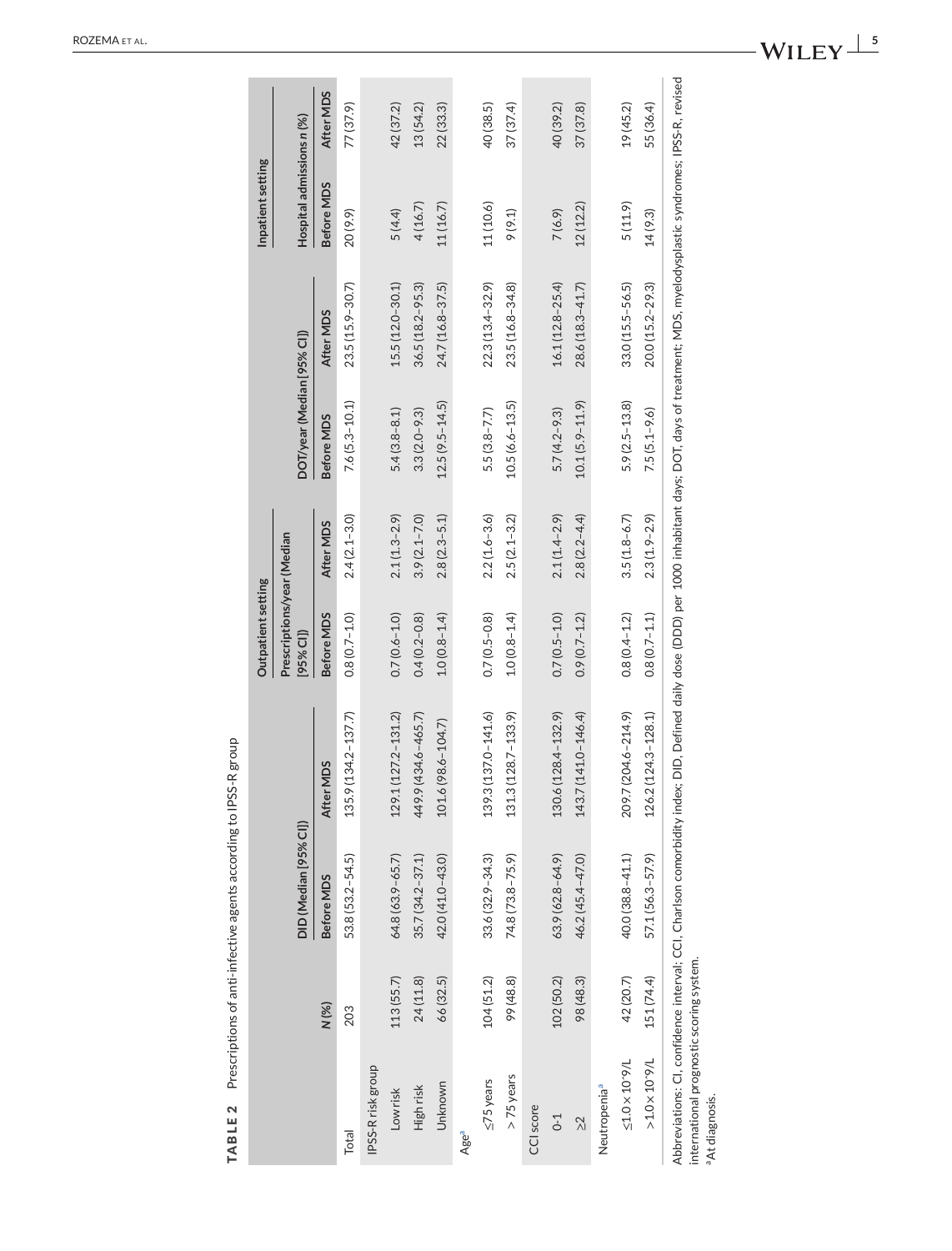

<span id="page-5-0"></span>

**FIGURE 3** Average daily use per month of anti-infective agents over time in myelodysplastic syndrome (MDS) patients from different revised international prognostic scoring system (IPSS-R) risk categories. The left y-axis represents the percentage of patients who receive anti-infective treatment. The right y-axis and grey line represent the number of patients in the database. Time = 0 is the moment of diagnosis. (**A)** Average daily use per month in lower-risk MDS patients. (**B)** Average daily use per month in higher-risk MDS patients. (**C)** Average daily use per month in MDS patients with unknown IPSS-R score.

MDS patients ( $p = 0.28$ , Table [2\)](#page-4-0). Higher-risk patients also showed increased numbers of median DID, DOT/year, and infection-related hospital admissions after diagnosis compared to patients with lowerrisk MDS (Table [2\)](#page-4-0). To analyze whether intensive treatment was associated with an increased prescription rate of anti-infective agents in higher-risk patients, we performed additional DID calculations. Higher-risk patients with intensive treatment received a median of 4.7 prescriptions/year of which 50% were prophylaxis, corresponding to 517.3 DID (95% CI: 499.1–536.0), after diagnosis compared to

2.6 prescriptions/year of which 12% were prophylaxis, corresponding to 156.0 DID (95% CI: 135.5–178.6), for higher-risk patients without treatment ( $p < 0.01$ ).

## **4 DISCUSSION**

This study showed a significantly increased prescription rate of antiinfective agents in patients after diagnosis of MDS as compared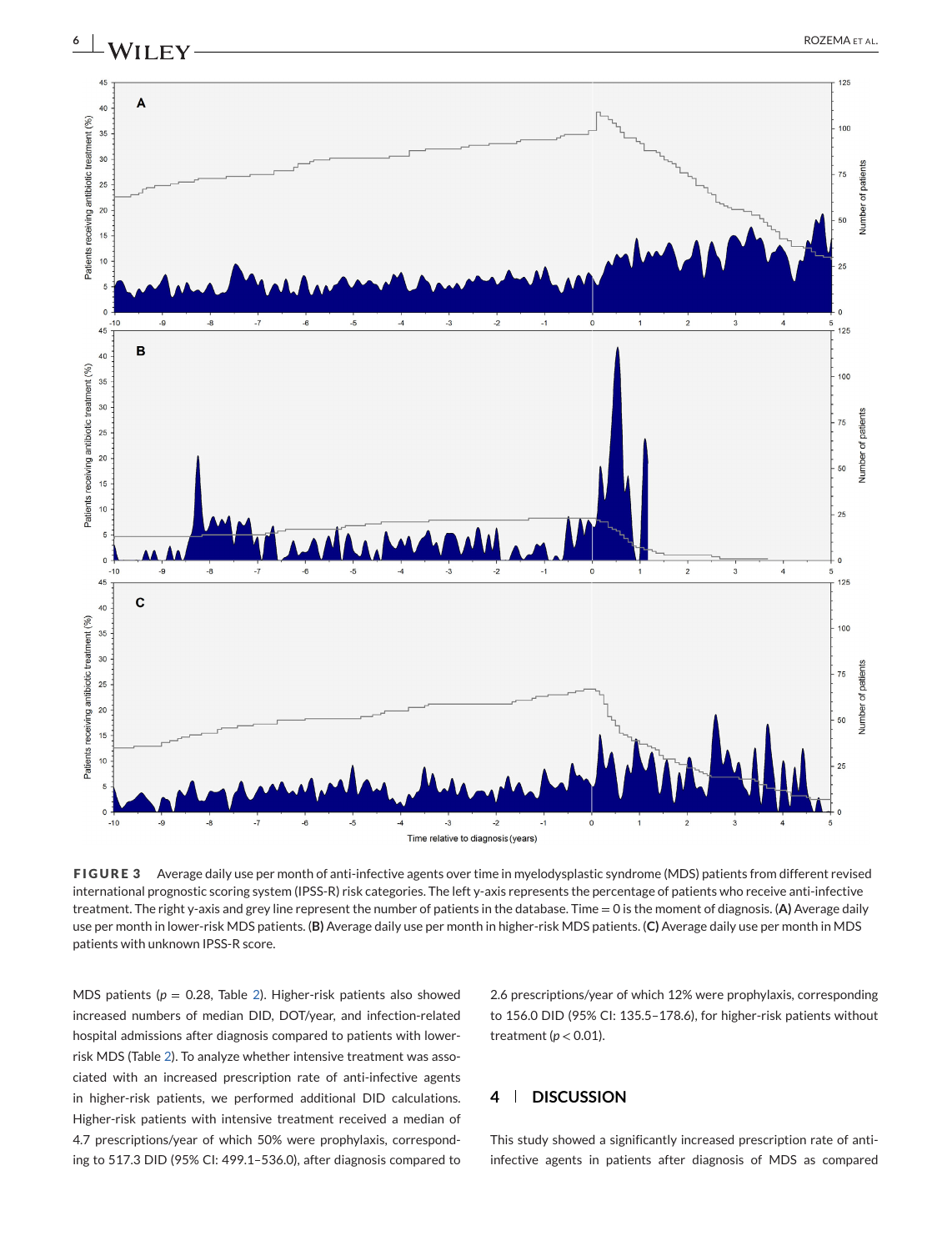to before diagnosis. To our knowledge, this is the first descriptive population-based study that provides an overall insight on prescribed anti-infective agents within and beyond the clinical setting in a welldefined representative MDS patient cohort. MDS patients had a 2.5 times higher chance of receiving anti-infective agents in an outpatient setting after diagnosis. Higher-risk MDS patients were particularly at risk for receiving anti-infective agents; however, lower-risk patients also showed a significant increase, as the prescription rate doubled following diagnosis. Most prescriptions were antibacterial agents and prescribed for the treatment of an active infection.

Our results showed that the percentage of patients who received anti-infective agents was stable up to the time of diagnosis and increased at the time of diagnosis. This increase persisted through the end of follow-up, indicating that anti-infective agents were prescribed during the entire disease duration and did not decrease with time. This finding aligns with our expectations, as there is, besides HSCT, no cure for these patients. In addition, the prescriptions/year and DOT/year significantly increased by a factor of three since diagnosis, meaning patients had more than two prescriptions for anti-infective agents per year and more than 3 weeks of treatment per year, a clinically significant increase compared to before diagnosis.

These results support the findings of previous research and observations that MDS patients are at increased risk for infections after diagnosis [\[5,7,10\]](#page-7-0). The rate of infection-related hospital admissions agreed with earlier findings, as studies have shown infection-related hospital admissions are common among MDS patients, with rates of 15%–61% during study periods of 1–4 years [\[7,10,14,17,26,27\]](#page-7-0).

In particular, higher-risk MDS patients showed an increased risk for receiving outpatient anti-infective agents after diagnosis. This may be explained by the severity of the disease, as this group more often has severe neutropenia, impaired function of (regulatory) T cells, a higher transfusion burden, and more interventions compared to lower-risk patients and are therefore prone to infections [\[27–29\]](#page-8-0). Of note is the relatively short follow-up of higher-risk patients as shown in Figure [3,](#page-5-0) which can be explained by their poor prognosis, censoring for transplantation, and overall survival [\[2\]](#page-7-0). Although higher-risk patients are predominantly treated with HMA or chemotherapy to restore bone marrow function, especially after the start of treatment, they are at increased risk for infections [\[5,27,28\]](#page-7-0). Indeed, there was an increased prescription rate for higher-riskMDS patients who received treatment. However, lower-risk patients also showed a significant increase in prescription rate: the DID doubled following MDS diagnosis. The effect of treatment should be further investigated in future studies, as this topic was beyond the scope of this study.

This study found that patients received 55.1 DID before MDS diagnosis, which is higher than prescription rates presented in other studies [\[23,30–34\]](#page-8-0). The average total rate in 2019 was 9.5 DID in the Netherlands and 19.4 DID in Europe [\[23\]](#page-8-0). However, These data only included anti-infective agents from ATC-group J01, which may explain the lower figures compared to our data [\[23\]](#page-8-0). As 70% of our prescriptions consisted of agents from ATC-group J01, our study still shows an increased rate (42.4 DID) compared to the literature. Our results

suggest that MDS patients have an increased prescription rate before diagnosis compared to other patient groups, and the prescription rate further increases after diagnosis of MDS. Interestingly, the prescription rate was relatively stable over the 10 years leading up to diagnosis. Two studies have described the prescription of anti-infective agents in nursing homes: one reported a DID of 44.8, the other described rates varying from 20 to 120 DID across European countries [\[32,35\]](#page-8-0). Our results are in accordance with these findings, which included elderly populations such as ours. Studies describing prescription rates in other haemato-oncological patients were, to our knowledge, not available. Hence, it remains difficult to assess whether MDS patients have an increased prescription rate of anti-infective agents a priori, and further research is needed.

There are several possible explanations for the increased prescription rate of anti-infective agents after diagnosis of MDS and the increased susceptibility to infections in this patient population. The first explanation is a functional impairment on a cellular level [\[36–38\]](#page-8-0). Bento et al. studied the monocytes of MDS patients and found that abnormalities may be associated with an impaired immune system [\[36\]](#page-8-0). Secondly, several studies have identified neutropenia or neutrophil dysfunction as risk factors for infection [\[4,15,27,28,39,40\]](#page-7-0). Neutropenia was a common finding (42%) in this population and is not limited to a specific subtype of MDS, which supports our finding that the entire MDS population showed an increased prescription rate of antiinfective agents [\[4,28\]](#page-7-0). Finally, comorbidities may also contribute to infections in MDS [\[15,28\]](#page-8-0). Two-thirds of our study population had at least one comorbidity, which further supports the increased prescription rate of anti-infective agents in these patients. Although not statistically significant, patients with a CCI score  $\geq$ 2 indeed had a greater increase in prescription rate than patients with a CCI  $<$  2. In larger study populations, the effect of comorbidities might be more visible. Antibacterial agents were most commonly prescribed, which agrees with earlier findings that MDS patients predominantly suffer from bacterial infections [\[28,40,41\]](#page-8-0).

Regarding the study's strengths and weaknesses, one notable strength of this study is the large amount of detailed information we collected in an unselected MDS population. We had the opportunity to compare prescription rates of anti-infective agents before and after diagnosis of MDS based on comprehensive prescription data from Dutch pharmacies. The detailed, up-to-date pharmacy information systems provided a complete overview without potential recall bias. Moreover, Dutch policies on prescribing anti-infective agents are strict and therefore may act as an accurate reflection of infection rates [\[23,24\]](#page-8-0). In addition, we received the data of 70% of the MDS population, and our study population consisted of a representative cohort of MDS patients [\[3,42–44\]](#page-7-0). This investigation is the first populationbased study able to quantify the prescription rate of anti-infective agents in MDS patients in outpatient and inpatient care. It can provide guidance for future investigations and the management of risk for infections in this patient population.

A limitation of this study is the age difference in the pre-post MDS diagnosis comparison. Due to this design, the estimates of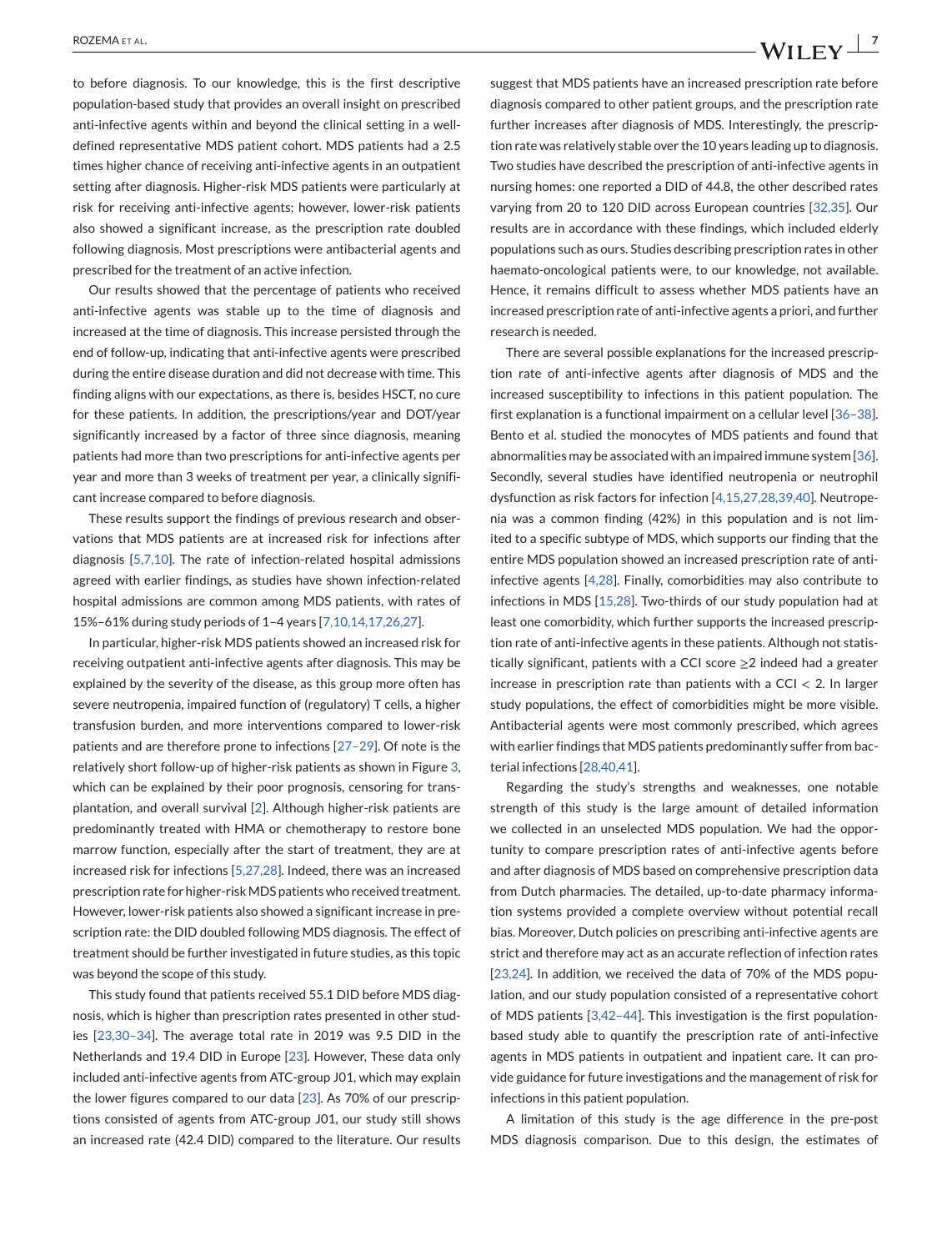<span id="page-7-0"></span>prescriptions of anti-infective agents after MDS diagnosis were based on an older population. To limit this effect, a maximum follow-up was set to 10 years before diagnosis. Furthermore, age at the time of diagnosis was not associated with increased prescription rates. Because of this design, characteristics such as gender and medical history were equal before and after diagnosis. Therefore, we feel this study shows an accurate comparison of the real-world prescription rate of antiinfective agents before and after diagnosis of MDS. Another limitation was that not all information could be retrieved for all patients, as this was a retrospective study, and it is possible that some inpatient data might have been missed. In addition, it was not feasible to study the effect of factors like neutropenia or comorbidities over time. These parameters should ideally be collected prospectively to avoid selection bias and confounding by indication. These data were unavailable in our dataset and should be further investigated. Still, this study encompassed many detailed data on MDS patients and their prescription rates over time, and we feel it provides important information on the management of MDS in clinical practice.

In conclusion, this study showed a significantly increased prescription rate of anti-infective agents after diagnosis of MDS compared to before diagnosis. Higher-risk patients were particularly at risk for receiving anti-infective agents; however, lower-risk patients also showed a significantly increased risk, as the prescription rate doubled after MDS diagnosis. To our knowledge, this is the first populationbased study that has quantified the prescription rate of anti-infective agents within and beyond the clinical setting in a well-defined representative MDS patient cohort. Further research on infectious complications in this patient group and the rational use of anti-infective agents in a real-world setting is warranted.

#### **ACKNOWLEDGMENTS**

The authors would like to thank Petra Meestringa (Nij Smellinghe hospital, Drachten, the Netherlands) and Lars Vogelzang (University of Groningen, Groningen, the Netherlands) for the support in data collection; Jisk Koopmans (Certe Medical Diagnostics and Advice, Leeuwarden, the Netherlands) for revision of bone marrow specimens; and the patients, pharmacists, general practitioners, and Frisian hospitals for their cooperation. **HemoBase Population Registry Consortium**: Antonius Sneek, Haematology: Gerrit Jan Veldhuis, Leonie van der Burg; Tjongerschans Heerenveen, Haematology: Bas van Rees; Medical Centre Leeuwarden, Haematology: Mels Hoogendoorn, Bas Franken, Esther de Waal, Rozemarijn van Rijn; Medical Centre Leeuwarden, Clinical Pharmacy & Pharmacology: Eric van Roon, Hanne Rozema; Medical Centre Leeuwarden, MCL Academy: Nic Veeger; Nij Smellinghe Drachten, Haematology: Sjoerd Hovenga, Frank Schipper; Nij Smellinghe Drachten, Clinical Chemistry: Adrian Kruit; Certe Medical Diagnostics & Advice: Huib Storm, Harry de Wit, Willeke Ferket-Franken; Radiotherapy Institute Friesland: Wilma Smit, Renske Vlasman; Pathology Friesland: Robby Kibbelaar, Roy Jurhill, Sophie Dijkhuizen, Elise van der Logt; University Medical Centre Groningen, Genetics, Genome Diagnostics: Eva van den Berg-de Ruiter.

#### **CONFLICT OF INTEREST**

The authors declare no conflict of interest.

#### **AUTHOR CONTRIBUTIONS**

Johanne Rozema, Iris Potma, Eric N. van Roon, Mels Hoogendoorn, and Robby E. Kibbelaar designed the project. Johanne Rozema, Iris Potma, and Inge ten Seldam collected the data. Johanne Rozema wrote the manuscript. Johanne Rozema, Iris Potma, Inge ten Seldam, and Nic J.G.M. Veeger analyzed the data. Eric N. van Roon, Mels Hoogendoorn, Robby E. Kibbelaar, Arjan A. van de Loosdrecht, and Nic J.G.M. Veeger provided input in data analysis. All authors contributed to critical revision and gave final approval of the manuscript.

#### **ORCID**

Johanne Rozema<sup> D</sup><https://orcid.org/0000-0002-9454-8637>

#### **REFERENCES**

- 1. Arber DA, Orazi A, Hasserjian R, Thiele J, Borowitz MJ, Le Beau MM, et al. The 2016 revision to the World Health Organization classification of myeloid neoplasms and acute leukemia. Blood 2016;127(20):2391–405.
- 2. Rozema J, Hoogendoorn M, Kibbelaar R, van den Berg E, Veeger N, van Roon E. Comorbidities and malignancies negatively affect survival in myelodysplastic syndromes: a population-based study. Blood Adv. 2021;5(5):1344–51.
- 3. Dinmohamed AG, Visser O, van Norden Y, Huijgens PC, Sonneveld P, van de Loosdrecht AA, et al. Trends in incidence, initial treatment and survival of myelodysplastic syndromes: a population-based study of 5144 patients diagnosed in the Netherlands from 2001 to 2010. Eur J Cancer. 2014;50(5):1004–12.
- 4. Radsak M, Platzbecker U, Schmidt CS, Hofmann WK, Nolte F. Infectious complications in patients with myelodysplastic syndromes: a review of the literature with emphasis on patients treated with 5 azacitidine. Eur J Haematol. 2017;99(2):112–8.
- 5. Leone G, Pagano L. Infections in myelodysplastic syndrome in relation to stage and therapy. Mediterr J Hematol Infect Dis. 2018;10(1):e2018039.
- 6. Goldberg SL, Chen E, Corral M, Guo A, Mody-Patel N, Pecora AL, et al. Incidence and clinical complications of myelodysplastic syndromes among United States Medicare beneficiaries. J Clin Oncol. 2010;28(17):2847–52.
- 7. Sullivan LR, Sekeres MA, Shrestha NK, Maciejewski JP, Tiu RV, Butler R, et al. Epidemiology and risk factors for infections in myelodysplastic syndromes. Transpl Infect Dis. 2013;15(6):652–7.
- 8. Dayyani F, Conley AP, Strom SS, Stevenson W, Cortes JE, Borthakur G, et al. Cause of death in patients with lower-risk myelodysplastic syndrome. Cancer 2010;116(9):2174–9.
- 9. Nachtkamp K, Stark R, Strupp C, Kündgen A, Giagounidis A, Aul C, et al. Causes of death in 2877 patients with myelodysplastic syndromes. Ann Hematol. 2016;95(6):937–44.
- 10. Caira M, Latagliata R, Girmenia C. The risk of infections in patients with myelodysplastic syndromes in 2016. Expert Rev Hematol. 2016;9(6):607–14.
- 11. Fenaux P, Mufti GJ, Hellstrom-Lindberg E, Santini V, Finelli C, Giagounidis A, et al. Efficacy of azacitidine compared with that of conventional care regimens in the treatment of higher-risk myelodysplastic syndromes: a randomised, open-label, phase III study. Lancet Oncol. 2009;10(3):223–32.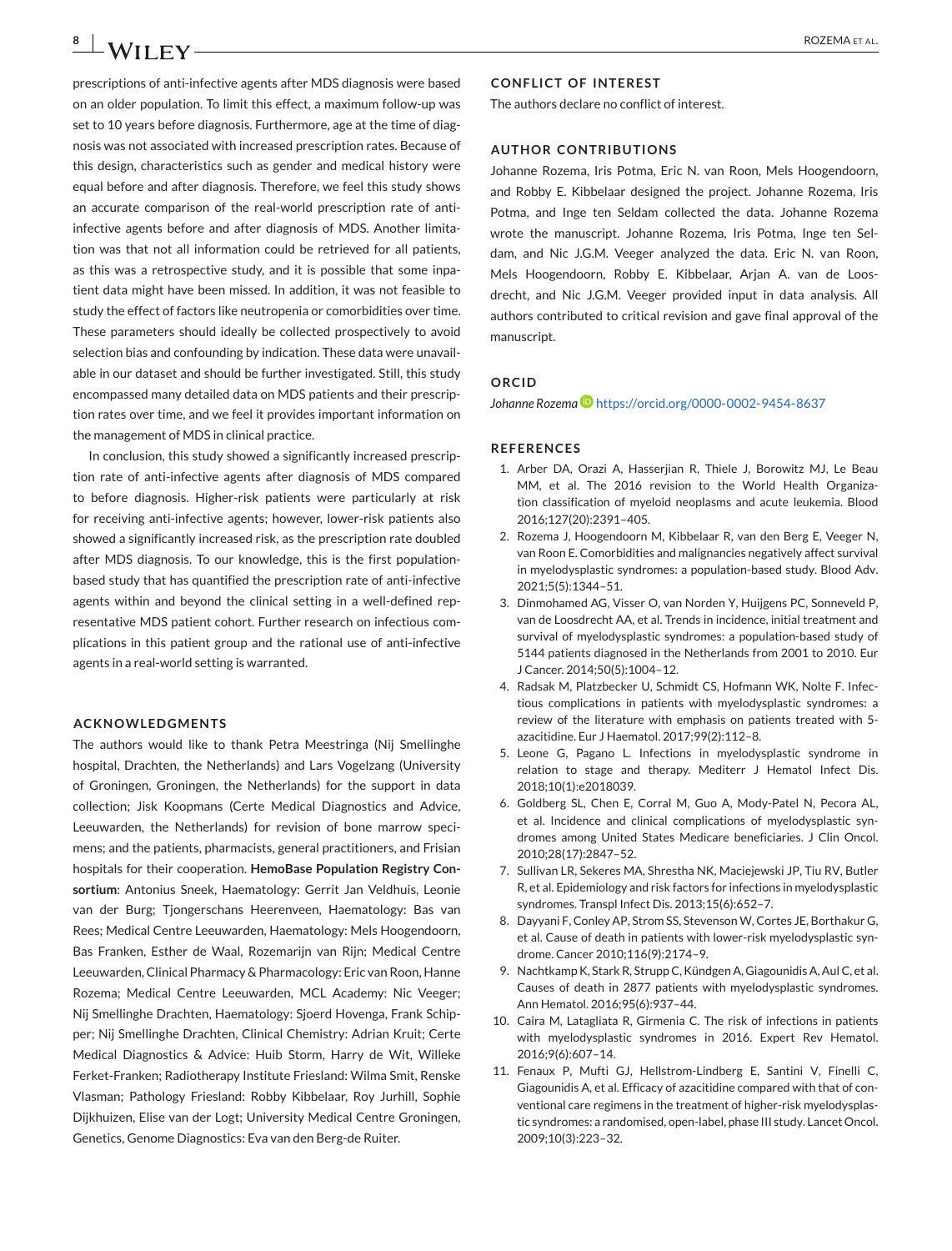- <span id="page-8-0"></span>12. D'Angelo CR, Hall A, Woo KM, Kim K, Longo W, Hematti P, et al. Decitabine induction with myeloablative conditioning and allogeneic hematopoietic stem cell transplantation in high-risk patients with myeloid malignancies is associated with a high rate of infectious complications. Leuk Res. 2020;96:106419.
- 13. Lee JH, Lee KH, Lee JH, Kim DY, Kim SH, Lim S-N, et al. Decreased incidence of febrile episodes with antibiotic prophylaxis in the treatment of decitabine for myelodysplastic syndrome. Leuk Res. 2011;35(4):499–503.
- 14. Falantes JF, Calderón C, Márquez-Malaver FJ, Aguilar-Guisado M, Martín-Peña A, Martino ML, et al. Patterns of infection in patients with myelodysplastic syndromes and acute myeloid leukemia receiving azacitidine as salvage therapy. Implications for primary antifungal prophylaxis. Clin Lymphoma Myeloma Leuk. 2014;14(1):80–6.
- 15. Mądry K, Lis K, Biecek P, Młynarczyk M, Rytel J, Górka M, et al. Predictive model for infection risk in myelodysplastic syndromes, acute myeloid leukemia, and chronic myelomonocytic leukemia patients treated with azacitidine; azacitidine infection risk model: The Polish Adult Leukemia Group Study. Clin Lymphoma Myeloma Leuk. 2019;19(5):264–74.e4.
- 16. Geeny Kim GY, Burns J, Freyer CW, Hamilton KW, Frey NV, Gill SI, et al. Risk of invasive fungal infections in patients with high-risk MDS and AML receiving hypomethylating agents. Am J Hematol. 2020;95(7):792–8.
- 17. Lorenzana N, Avila LF, Alonso S, Colado E, Bernal T. The impact of antimicrobial prophylaxis in morbidity and infections during azacitidine treatment. Ann Hematol. 2017;96(11):1833–40.
- 18. Mimura W, Fukuda H, Akazawa M. Antimicrobial utilization and antimicrobial resistance in patients with haematological malignancies in Japan: a multi-centre cross-sectional study. Ann Clin Microbiol Antimicrob. 2020;19(1):7-020-00348-0.
- 19. de Jong LAW, van der Linden PD, Roukens MMB, van de Garde EMW, van der Velden AW. Consecutive antibiotic use in the outpatient setting: an extensive, longitudinal descriptive analysis of antibiotic dispensing data in the Netherlands. BMC Infect Dis. 2019;19(1):84-019- 3732-x.
- 20. Kibbelaar RE, Oortgiesen BE, van der Wal-Oost AM, Boslooper K, Coebergh JW, Veeger NJGM, et al. Bridging the gap between the randomised clinical trial world and the real world by combination of population-based registry and electronic health record data: A case study in haemato-oncology. Eur J Cancer. 2017;86:178–85.
- 21. Kibbelaar RE, Oortgiesen BE, van der Wal-Oost AM, Boslooper K, Coebergh JW, Veeger NJGM, et al. A clinical effect of diseasemodifying treatment on alloimmunisation in transfused patients with myelodysplastic syndromes: data from a population-based study. Blood Transfus. 2020;20(1):18-26.
- 22. Wetten.nl. Afd 5. De overeenkomst inzake geneeskundige behandeling (WGBO), art. 454. *Burgerlijk Wetboek Boek 7*. 2020. [https://wetten.](https://wetten.overheid.nl/BWBR0005290/2022-01-01/0#Boek7_Titeldeel7) [overheid.nl/BWBR0005290/2022-01-01/0#Boek7\\_Titeldeel7.](https://wetten.overheid.nl/BWBR0005290/2022-01-01/0#Boek7_Titeldeel7)
- 23. European Centre for Disease Prevention and Control. Antimicrobial consumption in the EU/EEA - annual epidemiological report for 2019. Stockholm: 2020. Report no.: 2019. Stockholm, Sweden: European Centre for Disease Prevention and Control; 2019.
- 24. de Greeff SC, Schoffelen AF, Verduin CM. NethMap 2020 Consumption of antimicrobial agents and antimicrobial resistance among medically important bacteria in the Netherlands in 2019. Utrecht, Netherlands: RIVM; 2020.
- 25. WHOCC. ATC/DDD Index. 2019. Available from: [https://www.whocc.](https://www.whocc.no/atc_ddd_index/) [no/atc\\_ddd\\_index/.](https://www.whocc.no/atc_ddd_index/) Accessed on 17 November, 2020.
- 26. Latagliata R, Niscola P, Fianchi L, Aloe Spiriti MA, Maurillo L, Carmosino I, et al. Pulmonary infections in patients with myelodysplastic syndromes receiving frontline azacytidine treatment. Hematol Oncol. 2020;38(2):189–196.
- 27. Latagliata R, Niscola P, Fianchi L, Aloe Spiriti MA, Maurillo L, Carmosino I, et al. Predicting infections in high-risk patients with

myelodysplastic syndrome/acute myeloid leukemia treated with azacitidine: a retrospective multicenter study. Am J Hematol. 2013;88(2):130–4.

- 28. Toma A, Fenaux P, Dreyfus F, Cordonnier C. Infections in myelodysplastic syndromes. Haematologica. 2012;97(10):1459–70.
- 29. Rozema J, Roon EN, Kibbelaar RE, Veeger NJGM, Slim CL, Wit H, et al. Patterns of transfusion burden in an unselected population of patients with myelodysplastic syndromes: a population-based study. Transfusion. 2021;61(10):2877–84.
- 30. Cruz SP, Cebrino J. Prevalence and determinants of antibiotic consumption in the elderly during 2006–2017. Int J Environ Res Public Health. 2020;17(9):3243. [https://doi.org/10.3390/ijerph17093243.](https://doi.org/10.3390/ijerph17093243)
- 31. Holstiege J, Schulz M, Akmatov MK, Kern WV, Steffen A, Bätzing J. The decline in outpatient antibiotic use. Dtsch Arztebl Int. 2020;117(41):679–86.
- 32. Marquet A, Thibaut S, LePabic E, Huon JF, Ballereau F. Three years of antibiotic consumption evaluation in French nursing homes. Med Mal Infect. 2015;45(8):313–7.
- 33. Hicks LA, Bartoces MG, Roberts RM, Suda KJ, Hunkler RJ, Taylor TH, et al. US outpatient antibiotic prescribing variation according to geography, patient population, and provider specialty in 2011. Clin Infect Dis. 2015;60(9):1308–16.
- 34. Giarratano A, Green SE, Nicolau DP. Review of antimicrobial use and considerations in the elderly population. Clin Interv Aging. 2018;13:657–67.
- 35. McClean P, Hughes C, Tunney M, Goossens H, Jans B. European surveillance of antimicrobial consumption (ESAC) nursing home project group. Antimicrobial prescribing in European nursing homes. J Antimicrob Chemother. 2011;66(7):1609–16.
- 36. Bento LC, Bacal NS, Rocha FA, Severino P, Marti LC. Bone marrow monocytes and derived dendritic cells from myelodysplastic patients have functional abnormalities associated with defective response to bacterial infection. J Immunol. 2020;204(8): 2098–109.
- 37. Van Leeuwen-Kerkhoff N, Westers TM, Poddighe PJ, Povoleri GAM, Timms JA, Kordasti S, et al. Reduced frequencies and functional impairment of dendritic cell subsets and non-classical monocytes in myelodysplastic syndromes. Haematologica 2021;107(3): 655–67.
- 38. Winter S, Shoaie S, Kordasti S, Platzbecker U. Integrating the "Immunome" in the Stratification of Myelodysplastic Syndromes and Future Clinical Trial Design. J Clin Oncol. 2020;38(15):1723–35.
- 39. Chanias I, Wilk C, Benz R, Daskalakis M, Stüssi G, Schmidt A, et al. Survey on recommended health care for adult patients with myelodysplastic syndromes identifies areas for improvement. Int J Environ Res Public Health. 2020;17(24):9562. [https://doi.org/10.3390/](https://doi.org/10.3390/ijerph17249562) [ijerph17249562.](https://doi.org/10.3390/ijerph17249562)
- 40. Girmenia C, Candoni A, Delia M, Latagliata R, Molteni A, Oliva EN, et al. Infection control in patients with myelodysplastic syndromes who are candidates for active treatment: Expert panel consensus-based recommendations. Blood Rev. 2019;34:16–25.
- 41. Ali AM, Weisel D, Gao F, Uy GL, Cashen AF, Jacoby MA, et al. Patterns of infectious complications in acute myeloid leukemia and myelodysplastic syndromes patients treated with 10-day decitabine regimen. Cancer Med. 2017;6(12):2814–21.
- 42. Al-Kali A, Zblewski D, Foran JM, Patnaik MS, Larrabee BR, Gangat N, et al. Outcome of myelodysplastic syndromes over time in the United States: a national cancer data base study from 2004–2013. Mayo Clin Proc. 2019;94(8):1467–74.
- 43. Jacobsen AM, Poynter JN, Richardson MR, Nguyen PL, Hirsch B, Cioc A, et al. Factors predicting early mortality after new diagnosis of myelodysplastic syndrome: a population-based study. Eur J Haematol. 2019;103(1):56-63.
- 44. McQuilten ZK, Wood EM, Polizzotto MN, Campbell LJ, Wall M, Curtis DJ, et al. Underestimation of myelodysplastic syndrome incidence by